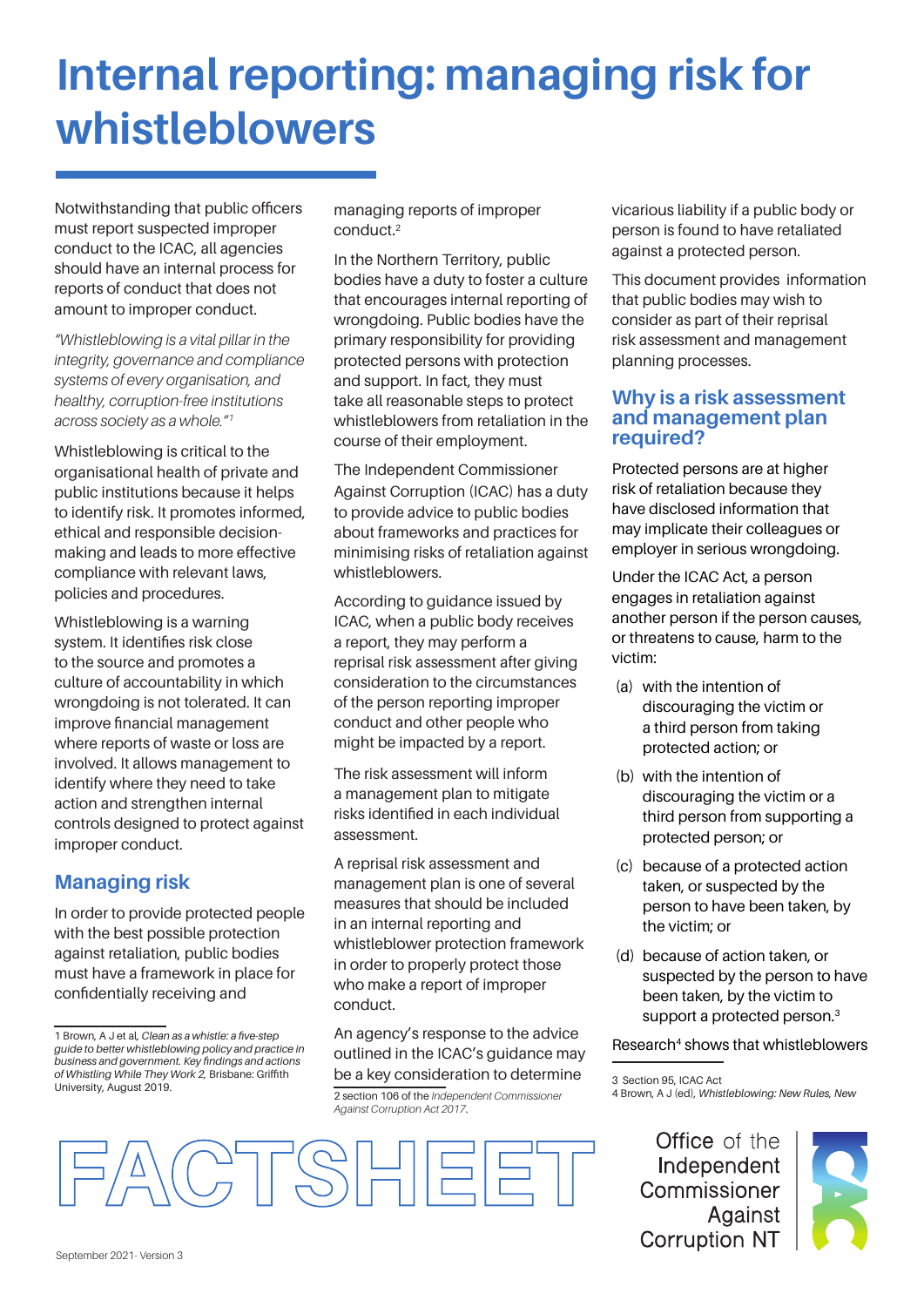are at higher risk of retaliation in the following situations:

- the allegation reported is against a senior officer;
- few people know about the matter reported;
- there are multiple 'wrongdoers'; and/or
- and/or the wrongdoing is perceived as serious, systemic, sensitive or contemporary.

Whistleblowers are less likely to report improper conduct if they do not feel they will be protected and supported. A thorough risk assessment and management plan is one of a number of tools that can help make whistleblowers comfortable to report.

A number of other tools are outlined in the ICAC's *Guidelines on Frameworks and Practices for Minimising Risks of Retaliation.*

#### **When should a risk assessment be conducted, and by whom?**

Public bodies may commence a risk assessment at any time. It is a sign of a healthy culture of reporting if the public body actively and regularly assesses the risks of retaliation in the workplace. Risk assessments should be reviewed periodically.

A public body's internal reporting and whistleblower protection framework should outline the roles and responsibilities of those who conduct risk assessments.

It is important that these people have suitable skills and training to perform this task.

Most government agencies have an appointed Nominated Recipient. The Nominated Recipient is appointed to fulfil the obligations of a person responsible for the management or control of a government body, for example, a Chief Executive Officer or Commissioner. The Nominated Recipient is the appropriate person to conduct a risk assessment in most circumstances, but this may not always be appropriate. Other personnel may be allocated responsibility for this task, provided they possess suitable skills and training.

#### **What should be included in the risk assessment process?**

Each public body is unique. Agencies will vary in size, legislative and policy frameworks, operational environment and the skills and expertise required of staff.

Each public body should take into account its operating environment when considering its internal reporting and whistleblower protection framework, including its risk assessment processes.

Wherever possible, the public body should keep the identity of a whistleblower confidential. Risk assessments should prioritise risks where the identity of a whistleblower could be disclosed, and any action

that may identify the whistleblower should be avoided.

The ICAC has provided guidance that the risk assessment process involves:

- communication and consultation—what does the reporter expect and do they have any concerns about reprisal or conflict?
- identifying the risks—are there reprisals or conflict problems or do they have the potential to be problems in the workplace?
- conducting a risk analysis and evaluation—what is the likelihood and consequence of reprisal or conflict occurring?
- facilitating risk treatmentwhat strategies should be implemented to prevent or contain reprisals or conflict, and how will they be resourced?
- monitoring and review have the strategies been implemented and were they effective in preventing or containing reprisal or conflict?<sup>5</sup>

Risk assessments should give consideration to all personnel involved in an internal report, not just the person who has reported alleged wrongdoing.

Public bodies may wish to use a risk identification matrix that characterises the category of probability or likelihood against the category of consequence severity.

See the table overleaf.

*Policies*, New Vision (Work-in-progress results from the Whistling While They Work 2 Project),Brisbane: Griffith University, November 2017.

5 Ombudsman NSW, Public Interest Disclosure Guideline, Responding to Allegations of Reprisal



**Office** of the Independent Commissioner Against **Corruption NT**